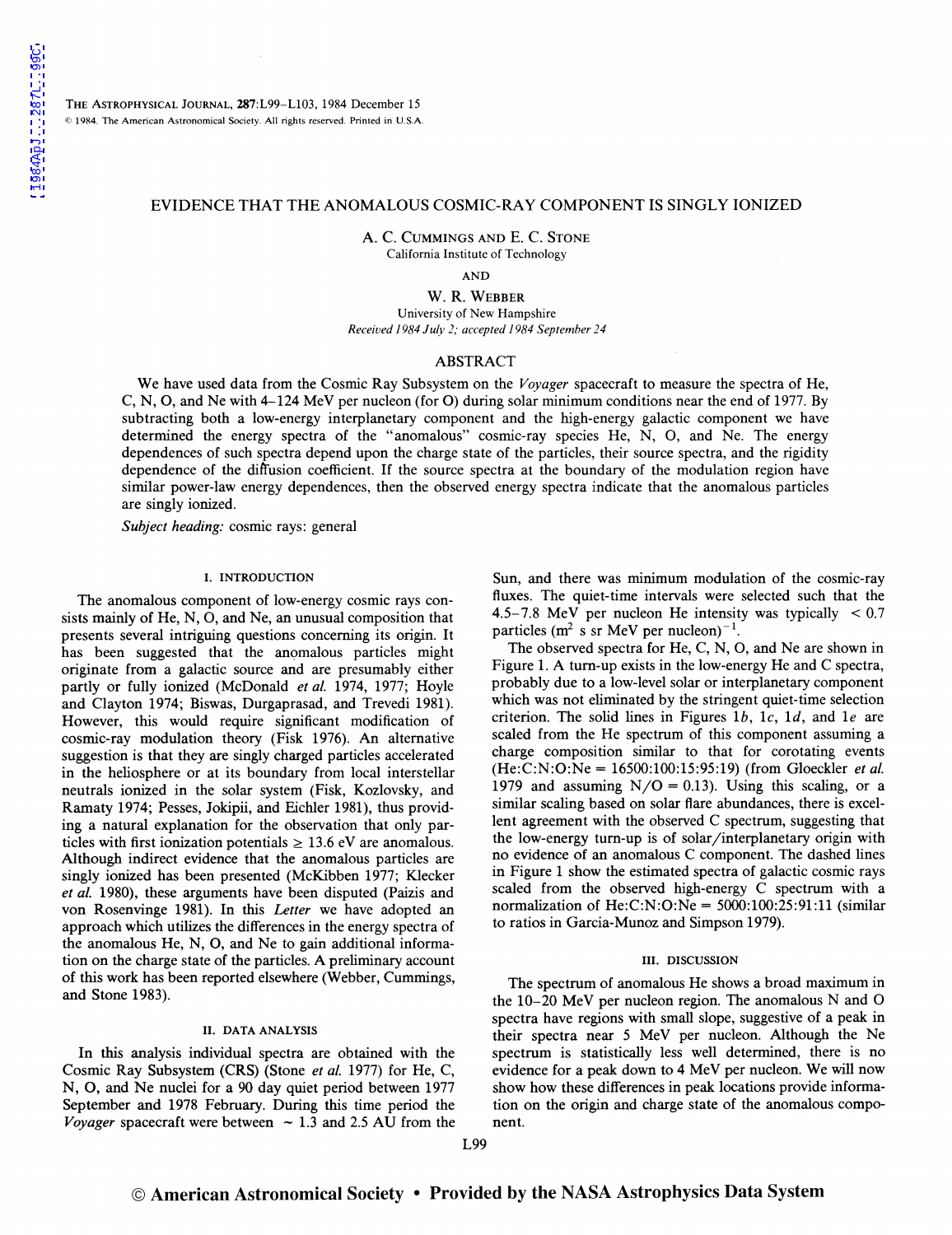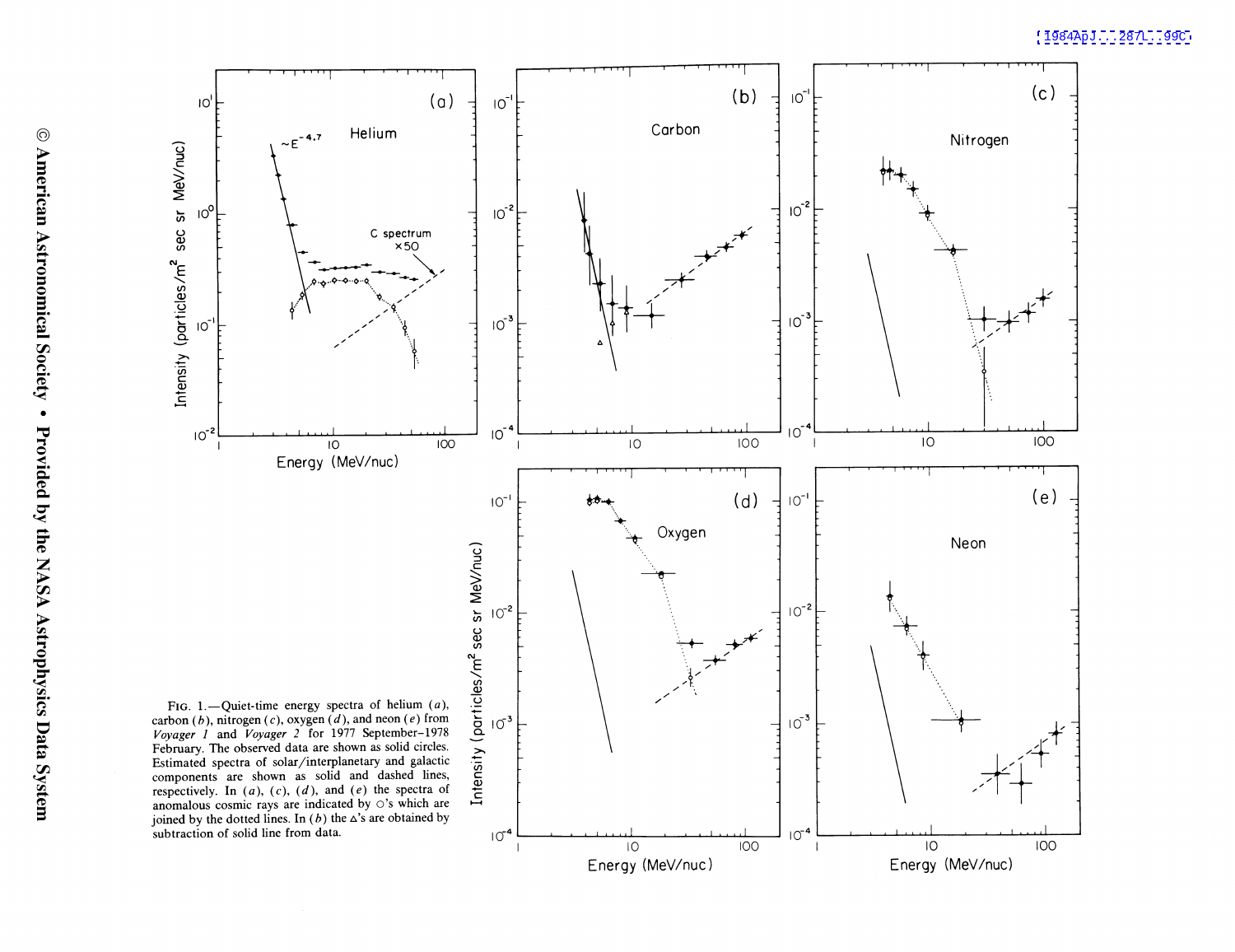Cosmic-ray spectra observed near Earth, such as those shown in Figure 1, are determined both by the spectra at the boundary of the modulation region and by interplanetary propagation conditions. Recently, Fisk (1983) has suggested that if the input spectra at the modulation boundary are similar, then characteristic spectral features observed near Earth, such as spectral peaks, should occur at an energy for each species for which the particles have the same interplanetary diffusion coefficient  $\kappa$ . If we use the conventional assumption that  $\kappa \propto \beta R^{\gamma}$ , where  $\beta$  is the particle velocity and R is rigidity, then for nonrelativistic particles, with energy  $E$  in MeV per nucleon,  $R \propto AE^{1/2}/Z$  and  $\beta \propto E^{1/2}$ , so that  $\kappa \propto$  $(A/Z)^{\gamma}E^{(\gamma+1)/2}$ . Thus for a given value of  $\kappa$ , the corresponding particle energies scale as

$$
f_E(Z,A) \propto (A/Z)^{-2\gamma/(\gamma+1)}.
$$
 (1)

For fully ionized particles with  $A/Z = 2$ , the energy scaling factor  $f_F$  is independent of *Z* and  $\gamma$ , and the location of the peaks in the spectra should occur at the same value of energy per nucleon, as is observed for several species of galactic cosmic-ray nuclei such as C, 0, Ne, Mg, and Si (see, e.g., Garcia-Munoz *et al.* 1977). For singly ionized particles ( $Z = 1$ ) in eq. [1]),

$$
f_E \propto A^{-2\gamma/(\gamma+1)},\tag{2}
$$

and the spectra should peak at different energies for particles with different  $A$ , as is observed for the anomalous species shown in Figures 1a, 1c, 1d, and 1e (see also Klecker 1977).

The spectra of Figure 1 do not show well-defined peaks for which an energy scaling factor can be accurately derived. However, using numerical solutions (based on the method described by Fisk 1971) to the conventional cosmic-ray transport equation (including the effects of diffusion, convection, and adiabatic deceleration), we find that for boundary spectra which are power laws in kinetic energy with the same index, not only do the peak energies of the modulated spectra scale as indicated by equation (1), but the entire spectra scale as well. Figure 2 shows an example of this scaling in which a boundary (= 50 AU) spectrum proportional to  $E^{-5}$ , solar wind velocity = 400 km s<sup>-1</sup>, and a diffusion coefficient =  $\kappa_0 \beta R^{0.8}$  (in cm<sup>2</sup> s<sup>-1</sup> for  $\kappa_0 = 2.4 \times 10^{22}$  and R in GV) have been used in the numerical study. The two calculated spectra for 1 AU are for singly charged 0 and He, which can be seen to coincide when appropriately scaled. The choices of  $\kappa_0$  and the  $E^{-5}$  spectrum are not unique; other power-law spectra and/or other  $\kappa_0$ 's give the same energy scaling factor but different intensity factors. This result suggests that the measured spectrum of He when scaled in energy by an appropriate factor  $(f_E)$  would have the same energy dependence as that of 0. (For a similar argument in the case of simple diffusion, see Klecker *et al.* 1977.) Although the observed energy dependence may differ from that shown in Figure 2, for example, because of nonspherical symmetry of the source or a different rigidity dependence of the diffusion coefficient, we would expect all anomalous species to be similarly affected and the spectra to still be related by the energy scaling factor in equation  $(1)$ .



FIG. 2.-Calculated spectra at 1 AU of singly charged oxygen and helium shown with an assumed boundary spectrum. The calculated spectra coincide when the helium spectrum is shifted in energy by the factor 0.292 (from eq. [2] with  $A = 16/4 = 4$  and  $\gamma = 0.8$ ) and in intensity by the factor 494.

In order to empirically determine these energy scaling factors for the anomalous component, we used the anomalous 0 spectrum as the reference spectrum (dotted line in Fig.  $1d$ ) and scaled the other spectra in energy and intensity to obtain the best fit in the regions of overlap. The resulting spectra of He, N, and Ne scaled to 0 are shown along with the 0 spectrum in Figure 3. The values of the energy scaling factors which minimized the  $\chi^2$  of the fit between the spectra of the different species are shown in Figure 4. The 1 *a* uncertainties correspond to values of  $f_E(Z, A)$  which gave  $\chi^2 = (\chi^2)_{\text{min}} +$ 1. The error bar on the 0 point is the result of fitting the 0 spectrum to its power-law segmented estimate and indicates the level of systematic uncertainty thus introduced. The solid lines in Figure 4 show the dependence of  $f_E$  on  $A$  for various values of  $\gamma$  (in  $\kappa \propto \beta R^{\gamma}$ ), assuming  $Z = 1$ . The dashed line at  $f_E = 1$  indicates the mass-independent scaling factor for fully ionized particles.

It is clear from Figure 4 that the observed mass dependence of  $f_E$  is inconsistent with an assumption that the particles are fully ionized. On the other hand, if the particles are assumed to be singly ionized then the mass dependence of the scaling factor is consistent with  $\gamma \approx 0.7{\text -}0.9$ . This value of  $\gamma$  is consistent with observational evidence and theoretical predictions of the behavior of the diffusion coefficient in the rigidity range (0.4-4 GV) appropriate for singly ionized He and 0 with 5-30 MeV per nucleon (see, e.g., Palmer 1982).

If this approach is correct then similar considerations should apply to the modulation of galactic cosmic rays of different *A/Z.* For example, the peak in the spectrum of hydrogen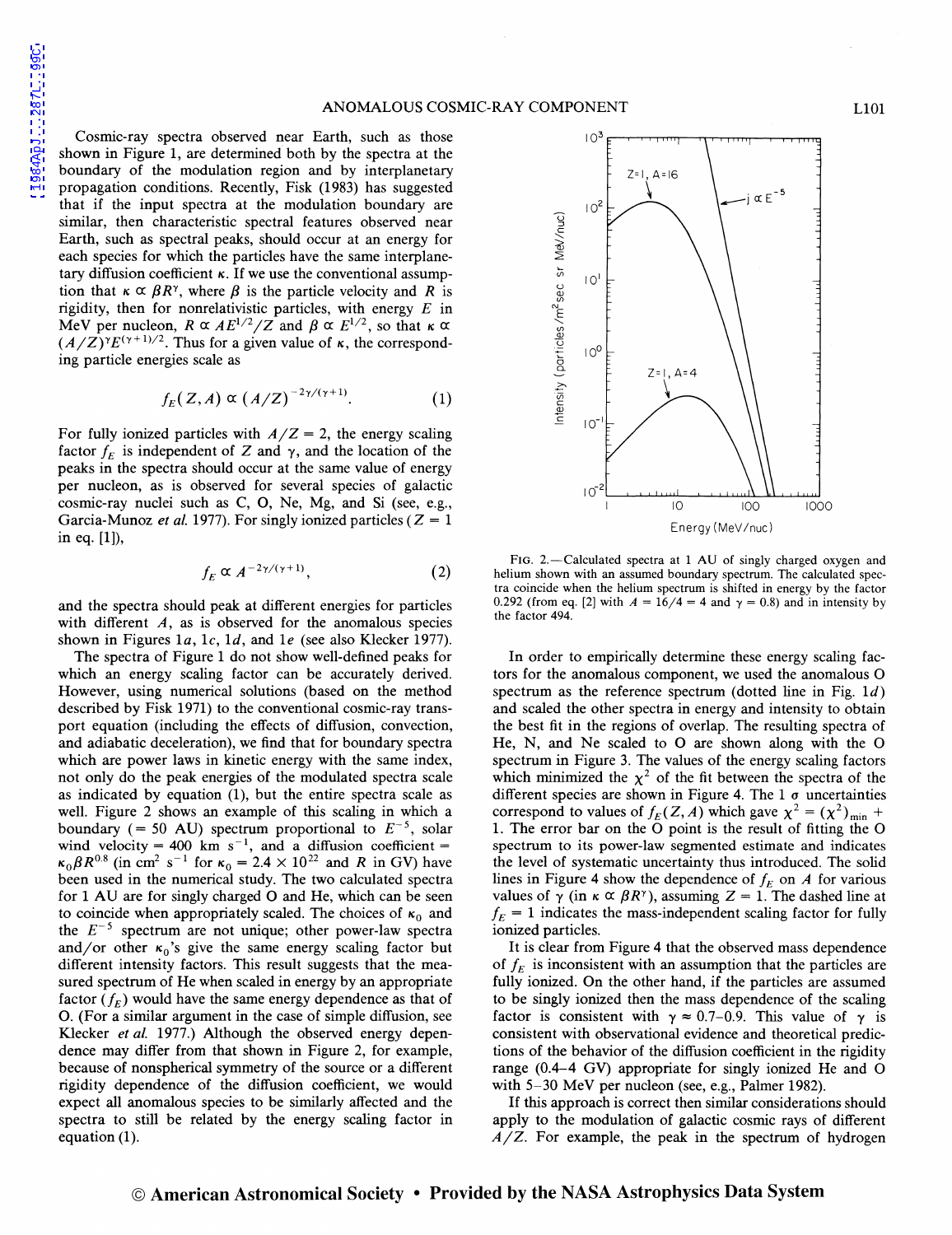

-

-



FIG. 3.—Energy spectra of helium, nitrogen, and neon scaled to the oxygen spectrum with the best fit factors in energy and intensity as described in the text. Shown for reference *(dashed line)* is the calculated spectrum of singly charged oxygen from Fig. 2 (normalized to a peak intensity of 0.1 particles  $[m^2 \text{ s sr MeV}]$  per nucleon $]^{-1}$ ).

 $10^{-3}$ 

 $10$  100 Energy (MeV/nuc)

 $(A/Z = 1)$  would be expected to occur at an energy which is a factor of  $\sim$  1.85 larger than the corresponding energy per nucleon peak of the helium ( $A/Z = 2$ ) spectrum (for  $\gamma = 0.8$ ) if the unmodulated spectra were power laws in kinetic energy of the same index. Measurements of these spectra at approximately the same time in 1977 (Evenson *et a/.* 1983; Webber and Yushak 1983) yield a ratio of  $\sim$  1.5. This small difference indicates that the unmodulated spectra of the galactic component are probably not simple power laws in kinetic energy. However, by using unmodulated spectra of galactic He and H of the form  $(E + 400)^{-2.65}$  and by using a galactic electron spectrum derived from the interstellar radio data, reasonable fits can be made to the 1977 spectra of H, He, and electrons at Earth using the same diffusion coefficient as in the anomalous component study.

It is possible, of course, to produce arbitrary peak locations for the anomalous cosmic-ray particles, whether singly or fully ionized, if the unmodulated spectra are not constrained to be similar for the different charges. For example, for the same diffusion coefficient discussed earlier, our numerical studies indicate that an unmodulated spectrum of fully ionized 0 proportional to  $E^{-16}$  and of fully ionized He proportional to  $E^{-8}$  could account for the observed near-Earth spectra. However, as pointed out by Fisk (1976), the implied interstellar

FIG. 4.-Energy scaling factor  $f_E$  vs mass A. Determination of the data points is described in the text. The solid lines show the expected dependence on mass for singly ionized particles for three values of  $\gamma$  (in  $\kappa \propto \beta R^{\gamma}$ ). The dashed line at  $f_E = 1$  indicates the expected value for fully ionized particles with  $A/Z = 2$  which is independent of  $\gamma$ .

fluxes are unreasonably large, exceeding by many orders of magnitude those allowed from arguments based on the energy density of cosmic rays and the ionization state of trace elements in the interstellar medium. Even if fully ionized particles were not interstellar but were locally accelerated, the production of such spectra would require additional ad hoc assumptions. We are suggesting, on the other hand, that a simple model, in which the anomalous component is *singly ionized* and the solar modulation is represented by a conventional transport model with a realistic diffusion coefficient, can account for the observed spectral features of both the galactic and anomalous components when reasonable forms of the unmodulated spectra are assumed.

We are grateful to R. E. Vogt for his contributions as Principal Investigator for the Cosmic Ray Subsystem on the *Voyager* spacecraft. We also appreciate the contributions of the other CRS team members consisting of scientists and engineers at the California Institute of Technology, the Goddard Space Flight Center, the University of Arizona, and the University of New Hampshire. We also thank R. A. Mewaldt for several useful discussions. This work was supported in part by NASA under contract NAS 7-918 and grants NAGW-200 and NGR 05-002-160.

## REFERENCES

- Biswas, S., Durgaprasad, N., and Trevedi, Sushma S. 1981, *Earth Planet. Sci.,* 90, 337.
- Evenson, P., Garcia-Munoz, M., Meyer, P., Pyle, K. R., and Simpson, J. A. 1983, *Ap.* J. *(Letters),* 275, LlS.

Fisk, L. A. 1971, *J. Geophys. Res.*, **76**, 221.<br>1976, *Ap. J.*, **206**, 333. 1983, private communication.